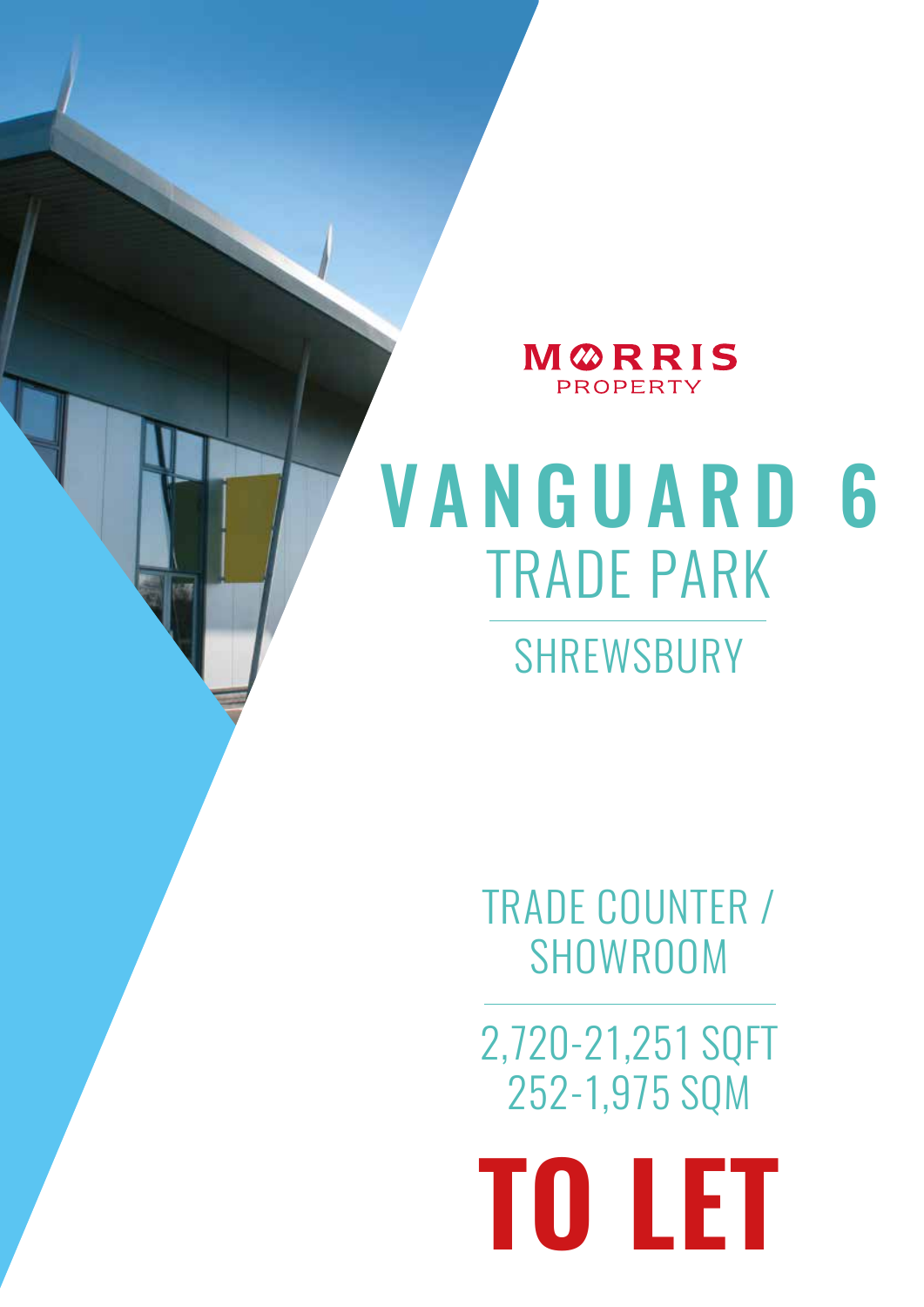







### SOME CURRENT OCCUPIERS:









## TRADE PARK VANGUARD 6 SHREWSBURY

A range of national, regional and local operators have been trading at Vanguard Park for more than 10 years, making it one of Shropshire's leading trade parks. Plot 6 is the latest phase in this highly sought after development.

Already home to 40 occupiers including Toolstation, Euro Car Parts, CMYUK, Hire station and Dulux, the trade park benefits from a healthy customer flow and established, landscaped environment.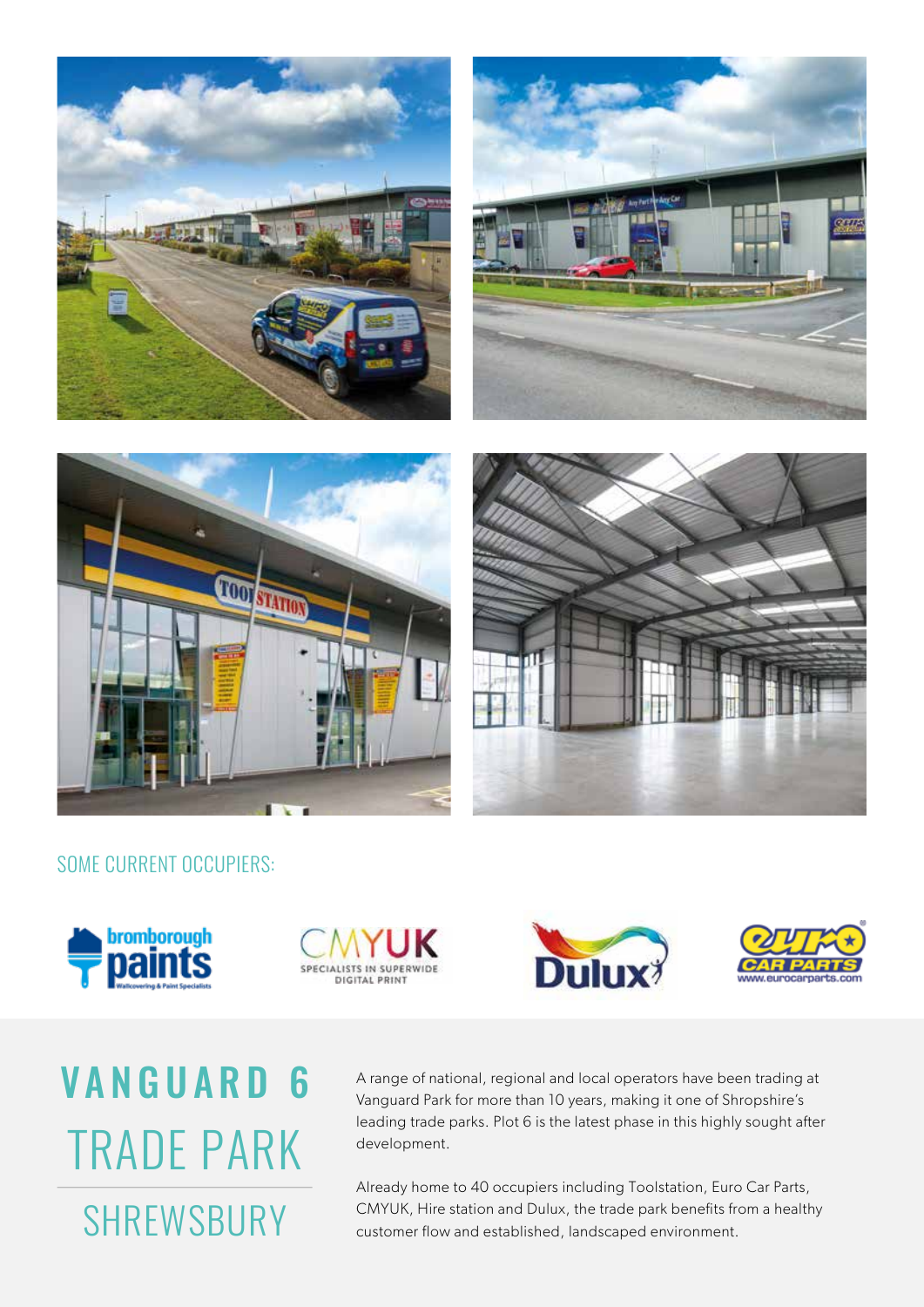







Not to scale - For reference only

#### AVAILABILITY

- Six new units or any combination
- 30% showroom, 70% warehouse

eurocell

All together better

- Planning for B1 and B8 uses, including Vehicle Sales & Repairs
- Bespoke fit outs available

#### **SPECIFICATION**

- Full height glazed frontages
- Electric roller shutter doors
- Eaves height 7m to front, 6m to the rear
- 3 phase electrics
- $35 km/m2$

#### **TENURE**

The units are available either to lease or purchase. See attached schedule for current availability.

**FULLEULLE** 

 $111111111111$ 

HHHHHH

#### SERVICE CHARGE

Access road

**CLULLULLI** 

A service charge is payable for the general maintenance and repair of the communal areas (plot specific).